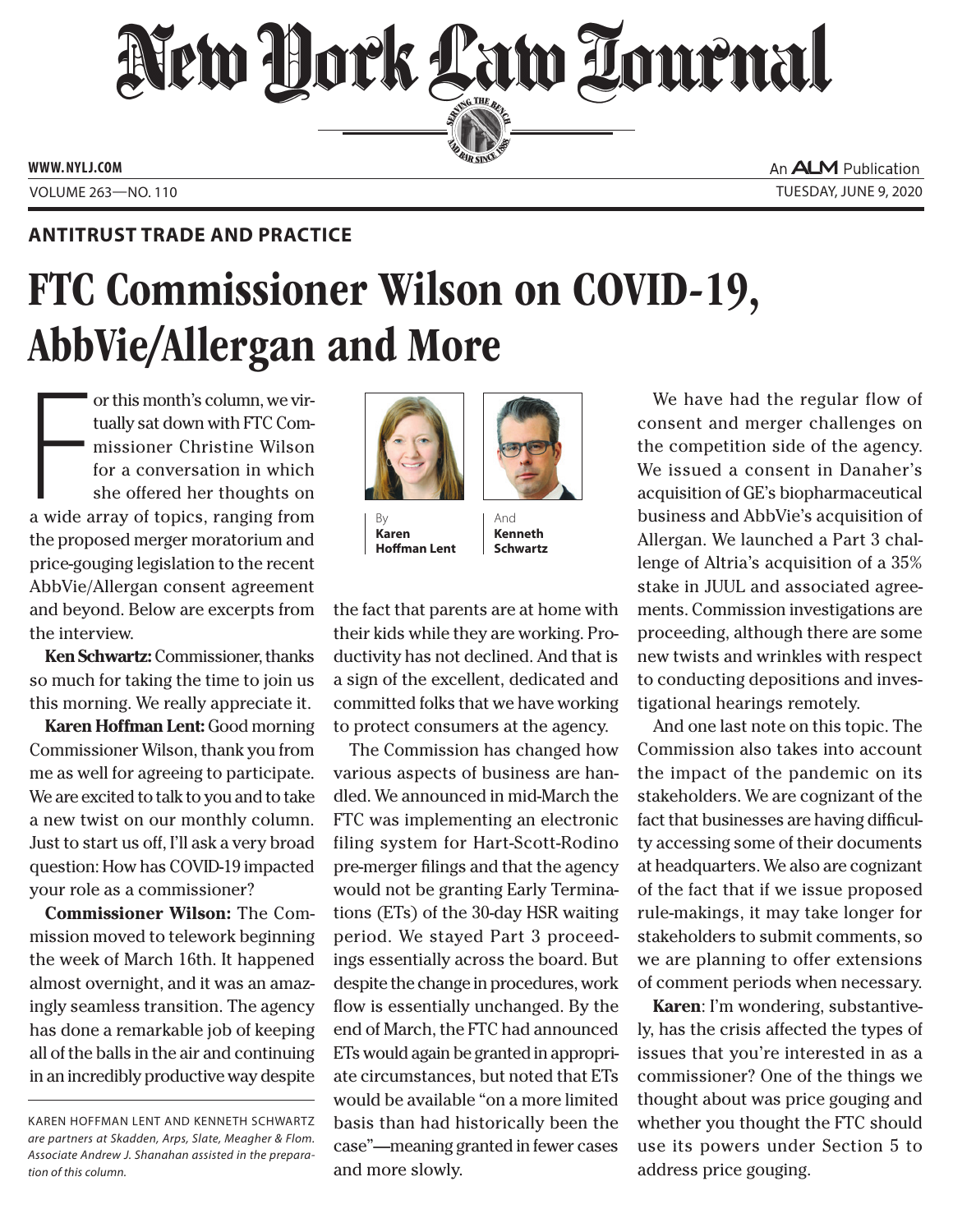**Commissioner Wilson:** Members of Congress have urged the FTC to use its authority to challenge price gouging, and I disagree. I think price increases usually reflect the forces of supply and demand. In my view, there is no role for the Commission to challenge price increases that reflect increased demand or decreased supply. I believe those signals are necessary to prompt beneficial market reactions like increased production. If there is a mask shortage, and mask prices are increasing precipitously, that tells mask manufacturers they need to add another shift to produce more masks. So I am not in favor of using the FTC's authority to address price gouging.

In terms of other issues on my radar, I think what's happening in terms of deregulation is incredibly beneficial. You see authorities thinking seriously about rolling back certificate of need constraints for building new hospitals or expanding existing hospitals. You see a lot of thought given to rolling back occupational licensing restrictions and more thought given to implementing reciprocity across state lines. You see many aspects of regulatory regimes that restrict the use of telehealth being lifted to allow people to "visit their doctors" virtually.

In terms of other issues that the coronavirus pandemic has brought to the forefront, I have renewed my call to Congress for comprehensive federal privacy legislation. And the FTC is incredibly active on the coronavirus fraud and scam front.

**Ken:** There has been a lot of public discussion and congressional debate over whether merger reviews should be lengthened, HSR waiting periods lengthened or even whether mergers should not be filing during the crisis. I know you've been very public on this

issue: You've come out against requests to halt merger reviews. Can you weigh in on your views on what's driving this debate?

**Commissioner Wilson:** I think this is Exhibit A for the admonition to never let a good crisis go to waste. There are lots of voices out there who have called for bans on mergers of a certain size or in certain industries, and I think people are now using the pandemic

Members of Congress have urged the FTC to use its authority to challenge price gouging, and I disagree. I think price increases usually reflect the forces of supply and demand. In my view, there is no role for the Commission to challenge price increases that reflect increased demand or decreased supply.

as cover to advance ideas that didn't gain traction pre-pandemic. Taking this step is unnecessary because the conditions created by the pandemic haven't altered the Commission's ability to investigate and, if necessary, challenge mergers. Certainly people shouldn't be arguing that mergers need to be halted because the FTC and DOJ are incapable of doing their jobs right now. And, substantively, we haven't changed the standards that we're applying.

At most, as I mentioned at the outset, the pandemic may require longer periods for investigations. It is difficult for companies to access some of their documents that are available only in offices, and the challenge of interviewing industry participants who are themselves working remotely is one that we have to overcome. To address some of the concerns, the Commission has modified timing agreements, and that action gives the FTC up to 120 days to review transactions after the parties substantially comply with a second request.

This push for a merger moratorium is ironic because the number of transactions notified through the pre-merger office has fallen significantly. For the three weeks before the Commission began working remotely, on average, we had 42 transactions filed each week. The most recent three weeks, we had an average of approximately 15 transactions filed each week. So there has been a precipitous decline in the number of filings, which further takes away any argument that we're not able to thoroughly investigate at this time.

I think frankly it's essential that M&A is available to businesses as one option to address financial difficulties that are created by the pandemic. As demand for many products has fallen, businesses may need to find buyers for their companies to prevent the layoff of many employees. Obviously, we're not in the business of preserving jobs. We are in the business of making sure there is no harm to competition. But many of the people who are pushing for a merger moratorium are the ones who are very interested in including job loss in the FTC's analysis of whether a merger should be permitted to proceed, so I think there's a little bit of irony there. And so I will continue to say that a merger moratorium or a merger ban is absolutely unnecessary.

**Ken:** I appreciate that. The takeaway I would have as a practitioner or a client is it's just business as usual at the FTC notwithstanding COVID.

**Commissioner Wilson:** That is absolutely right, it is business as usual.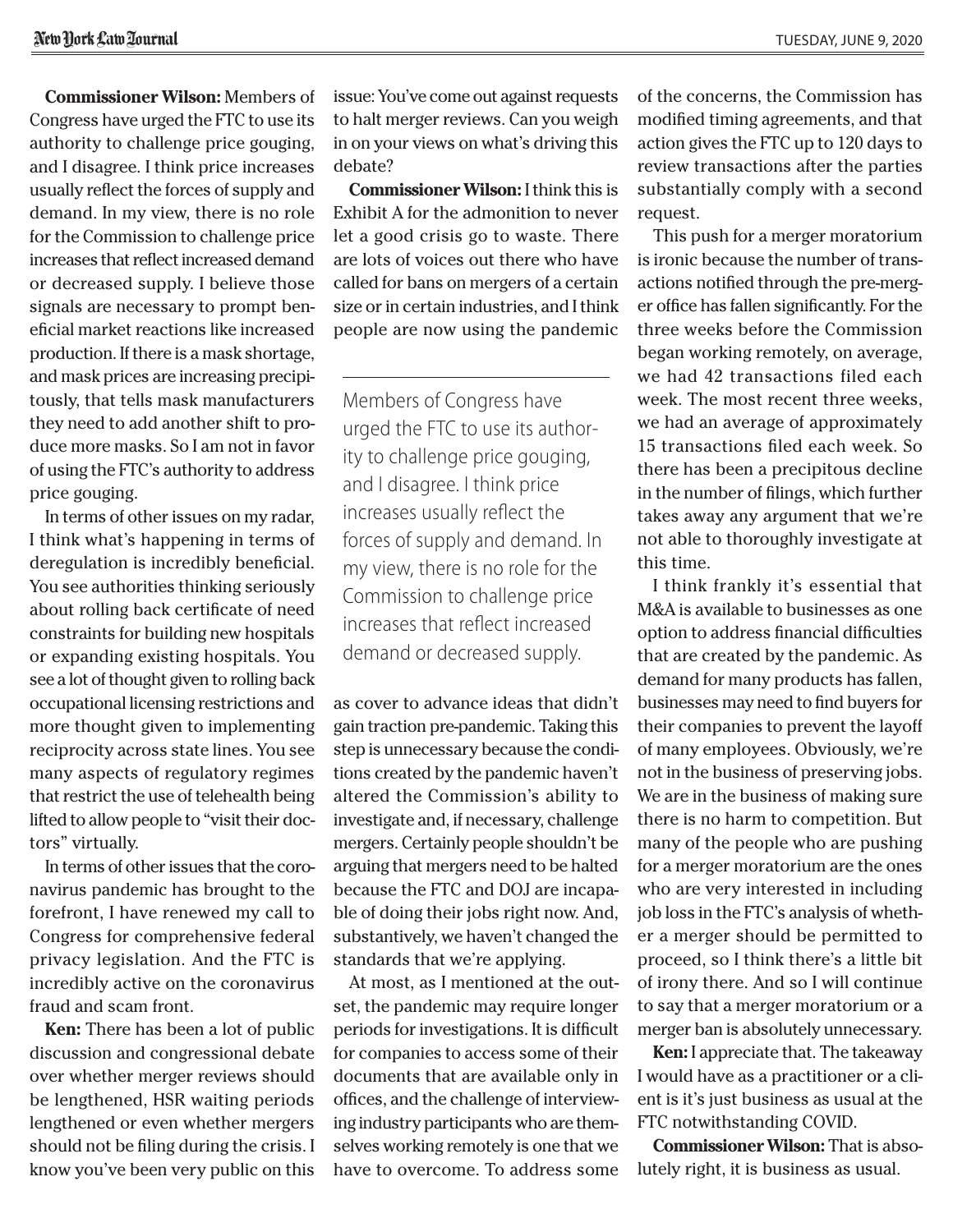**Ken:** Let's move to a couple of hot topics that aren't COVID related. In AbbVie/Allergan, as you referenced earlier, there appears to be a fundamentally different approach to merger analysis and evaluating divestiture buyers between the majority and the minority. What is your perspective? Can you comment on what you're seeing at the Commission?

**Commissioner Wilson:** Yes. First, I want to start by noting that the statements issued in the case are strongly worded, but there is no animosity among the commissioners. I continue to speak at least weekly with every one of my colleagues, and the same is true for them as well. The Commission remains a collegial body with open lines of communication among its members.

I will tell you that I approached the recommendation of this case with a slightly different perspective than my fellow commissioners. When I was in private practice, I represented pharmaceutical companies in transactions. I actually sat across the table from the same Mergers I and Compliance staff that investigated AbbVie's acquisition of Allergan and crafted the divestiture. I can personally attest to their diligence when they're investigating a case and negotiating a consent agreement. They are committed, diligent, thorough, meticulous and exacting. They leave no stone unturned.

From my private practice experience, I know all of the work that went into pulling Staff's recommendation together, and that perspective is very helpful to me in assessing the recommendations that Staff make. As we noted in our statement, I view as mistaken the dissent's claims that Staff's analysis in the investigation was incomplete and insufficiently rigorous. AbbVie/Allergan isn't the first time this Commission has had a split vote in a pharma merger. We saw this in Bristol Myers Squibb/ Celgene. There, Staff listened to the questions and concerns that were raised by the dissenting commissioners. Staff did everything that was asked of them, investigated every theory of harm that was raised by the dissenting commissioners and still did not uncover evidence of additional harm.

"In terms of other issues that the coronavirus pandemic has brought to the forefront, I have renewed my call to Congress for comprehensive federal privacy legislation. And the FTC is incredibly active on the coronavirus fraud and scam front."

Based on this track record, I think it is unfortunate that my dissenting colleagues are calling into question the thoroughness and the commitment and diligence of Staff.

Going more to the substance, Commissioner Chopra expressed concerns about the divestitures that he believes reduce the likelihood of success. I think his concerns frankly are belied by the evidence. For example, he asked whether a product in development can be expected to be completed. But here, the product in development was being returned to the company that was the original developer of the drug, AstraZeneca, and the key personnel are still at AstraZeneca. Clinical trials and ramp-up for production are conducted by third parties, so there would be no ongoing entanglements with the merged firm. The merged firm will make payments to AstraZeneca that are contingent on AstraZeneca continuing to develop the product. And the structure of the divestiture agreement—these contingent payments for development—are modeled on similar past arrangements, which have succeeded in bringing drugs to market.

Commissioner Chopra also questioned whether Nestle was an appropriate buyer for Zenpep because Nestle is not a large pharmaceutical company. Ironically, in BMS/Celgene, Commissioner Chopra expressed dismay that divestiture assets usually go to large pharmaceutical companies. In this case, Staff listened to Commissioner Chopra's questions, investigated his concerns and provided answers to each of his questions. I listened to Commissioner Chopra's concerns over a number of weeks. I conducted my own inquiry regarding Nestle, and I became convinced that his concerns were inconsistent with the evidence.

Unfortunately, I think this is not a disagreement about the substance of any particular merger. This is a desire to see all pharma mergers banned in keeping with a general desire for a moratorium on mergers. It's in keeping with the Open Market Institute's calls for a ban on pharma mergers. And so I think you're going to see a pattern of dissents in pharma mergers, just as you've seen dissents in a lot of other areas.

**Karen:** You mentioned data privacy at the outset when talking about some of the issues that you've been more focused on during the crisis. Are there specific things that you'd like to see implemented with respect to data privacy?

**Commissioner Wilson:** Let me take a step back and explain why I think we need federal privacy legislation because, as you may know, I am a huge fan of free markets. I am not a fan of a regulatory approach, but here I believe